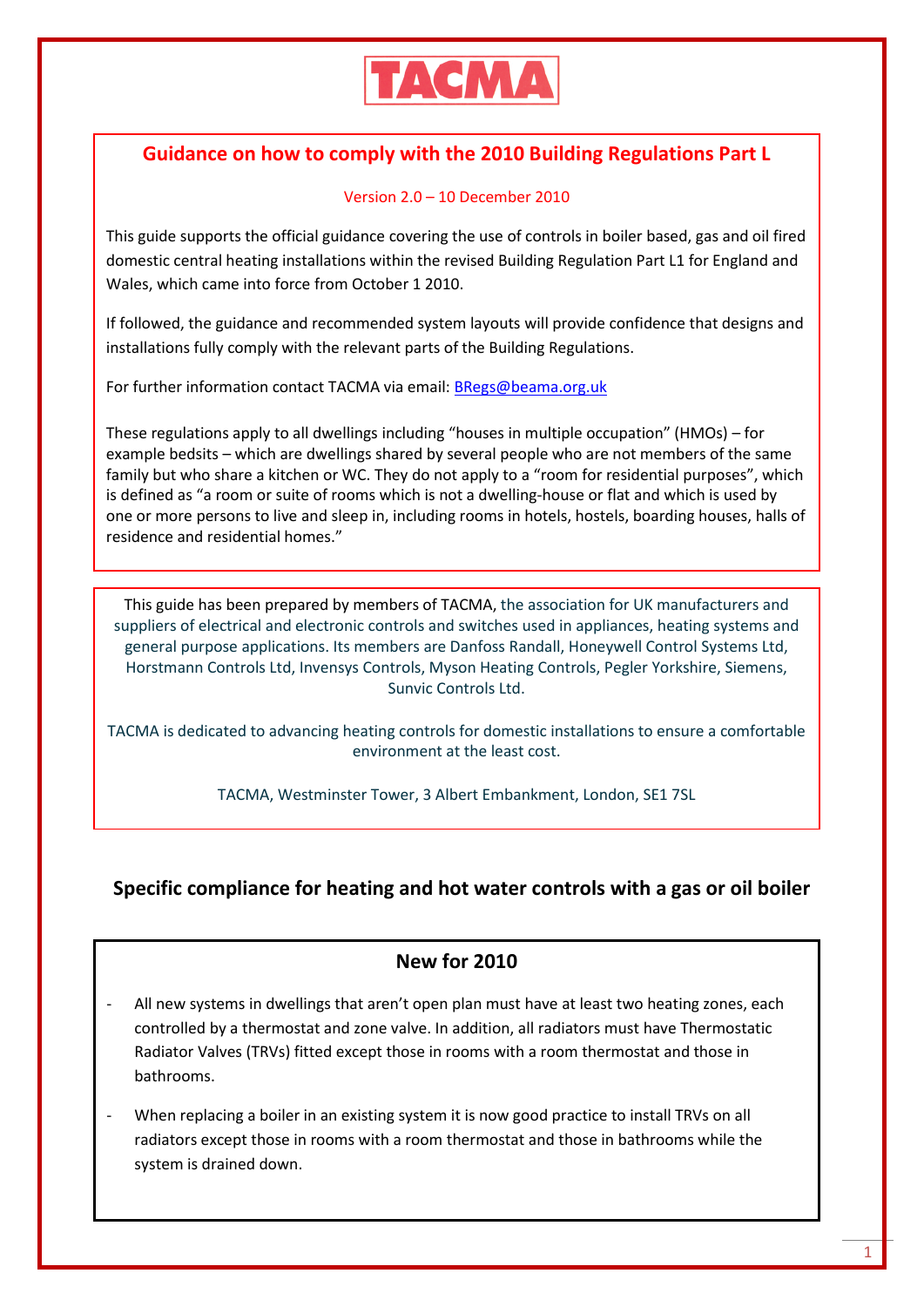

| <b>Areas covered</b><br>by the<br>regulations | <b>Requirements in the</b><br>regulations                                                                                                                                                                                                                                                                                                                                                                                                                                                                                                                                                                                                                                                                                                          | <b>Suitable installations for</b><br>compliance                                                                                                                                                                                                                                                                                                                                                                                                                                                          | <b>Exemptions/recommendations</b>                                                                                                                                                                                                                                                                                                                                                                        |
|-----------------------------------------------|----------------------------------------------------------------------------------------------------------------------------------------------------------------------------------------------------------------------------------------------------------------------------------------------------------------------------------------------------------------------------------------------------------------------------------------------------------------------------------------------------------------------------------------------------------------------------------------------------------------------------------------------------------------------------------------------------------------------------------------------------|----------------------------------------------------------------------------------------------------------------------------------------------------------------------------------------------------------------------------------------------------------------------------------------------------------------------------------------------------------------------------------------------------------------------------------------------------------------------------------------------------------|----------------------------------------------------------------------------------------------------------------------------------------------------------------------------------------------------------------------------------------------------------------------------------------------------------------------------------------------------------------------------------------------------------|
| Heating $-$<br>temperature<br>control         | The dwelling must be<br>1.<br>divided into at least two<br>heating zones"                                                                                                                                                                                                                                                                                                                                                                                                                                                                                                                                                                                                                                                                          | A zone valve on the<br>a)<br>pipework to control<br>the flow to each zone                                                                                                                                                                                                                                                                                                                                                                                                                                | Single story open-plan dwellings<br>in which the living area is more<br>than 70% of the total floor area<br>can be controlled as one zone.                                                                                                                                                                                                                                                               |
|                                               | Each zone must have<br>2.<br>temperature control with<br>both a thermostat and<br>individual radiator controls<br>such as TRVs.                                                                                                                                                                                                                                                                                                                                                                                                                                                                                                                                                                                                                    | Either:<br>A room thermostat or<br>a)<br>programmable room<br>thermostat in each<br>zone, plus thermostatic<br>radiator valves (TRVs)<br>on all radiators except<br>bathrooms and rooms<br>with a thermostat.<br>A centrally controlled<br>b)<br>system of TRVs on each<br>radiator that can be<br>demonstrated to<br>provide interlock when<br>no heat is required.                                                                                                                                     | Where only the boiler is<br>replaced, compliance with zone<br>requirements can be achieved<br>by a single room thermostat or<br>programmable room<br>thermostat plus TRVs on all<br>radiators except the one in the<br>room with the thermostat.<br>Installation of TRVs when the<br>system is drained down should<br>always be done except where<br>the radiators or pipework make<br>this impractical. |
| Heating and<br>Hot water -<br>Time control    | The dwelling must have<br>1.<br>automatic time control so<br>that the heating and hot<br>water system is turned on<br>and off at set times which<br>can be adjusted by the<br>occupant(s).<br>Time control must be<br>provided as follows:<br>Dwellings up to $150m^2$<br>i)<br>where the hot water is<br>produced<br>instantaneously only<br>require a single time<br>control circuit.<br>Dwellings up to 150m <sup>2</sup><br>ii)<br>where there is a hot<br>water cylinder require<br>separate time control<br>for the heating and for<br>the hot water.<br>Dwellings over 150m <sup>2</sup><br>iii)<br>require separate time<br>control for the hot<br>water (unless<br>instantaneous) and<br>separate time control<br>for each heating zone." | All required timed circuits<br>must have independent<br>time control. This can be<br>achieved through either:<br>A separate timer or<br>a)<br>programmer on each<br>circuit.<br>A full programmer with<br>b)<br>separate timing of<br>heating and hot water.<br>A programmable room<br>C)<br>thermostat on each<br>timed heating circuit<br>plus a timer on the hot<br>water circuit.<br>A multi-channel<br>d)<br>programmer providing<br>full control of each<br>timed circuit from a<br>central point. | Where only a hot water cylinder<br>is being replaced it is acceptable<br>to have a single timing control<br>for both space and water<br>heating. However, if separate<br>time control for hot water is<br>present in such a situation then<br>the new installation must retain<br>this level of control.                                                                                                 |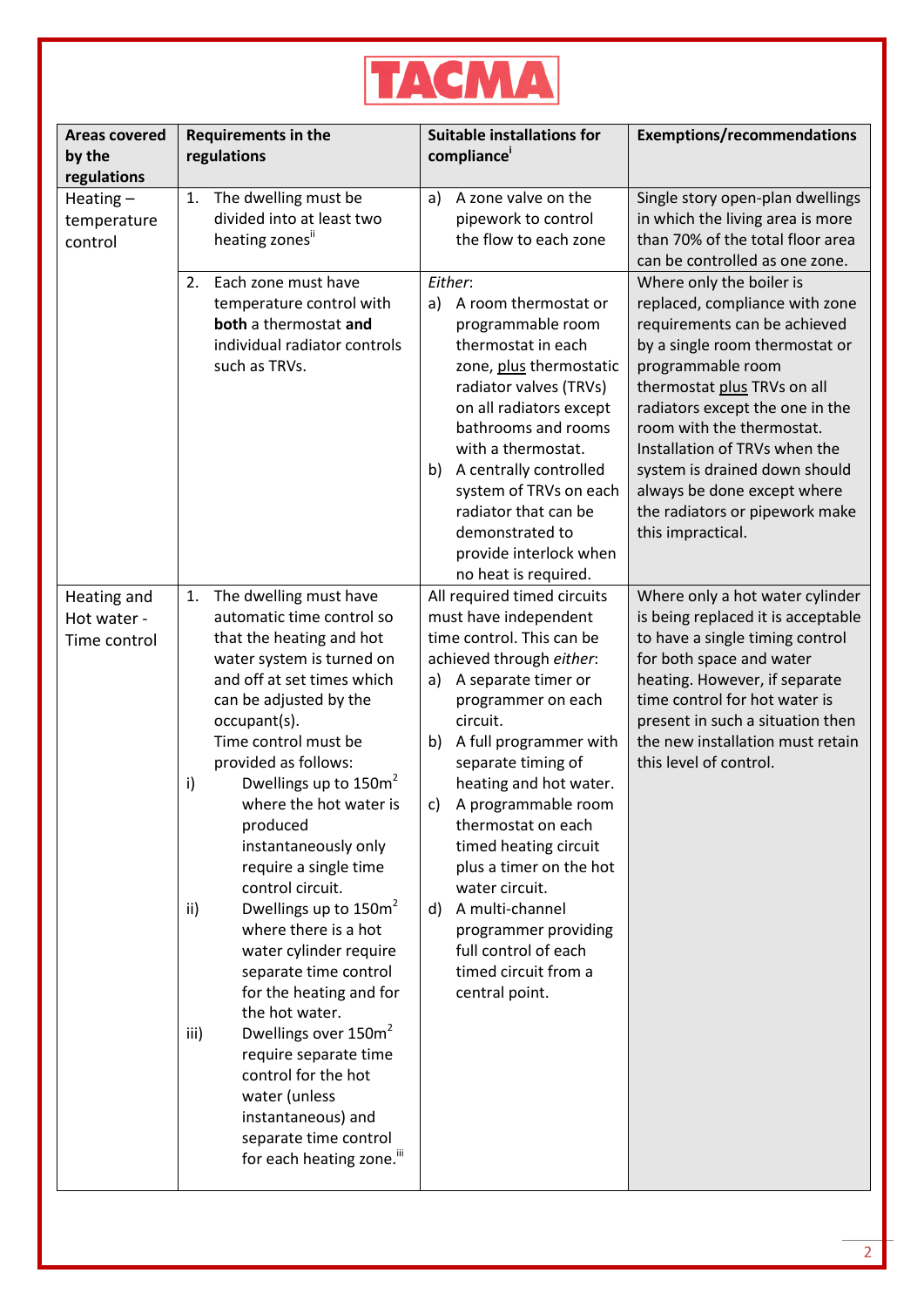

| Hot water $-$<br>temperature<br>control           | The dwelling should have<br>1.<br>control of the temperature<br>of any stored hot water.<br>Dwellings over 150m <sup>2</sup><br>2.<br>should have more than one<br>hot water circuit with<br>separate time and<br>temperature control for<br>each circuit. | A cylinder thermostat<br>a)<br>with a zone valve or<br>three port valve.<br>In some circumstances<br>b)<br>such as thermal stores<br>a second pump should<br>be substituted for the<br>zone valve. | Where only a hot water cylinder<br>is being replaced in an<br>emergency situation (i.e. non-<br>planned) either a wireless or<br>thermomechanical hot water<br>cylinder thermostat should be<br>installed as a minimum. |
|---------------------------------------------------|------------------------------------------------------------------------------------------------------------------------------------------------------------------------------------------------------------------------------------------------------------|----------------------------------------------------------------------------------------------------------------------------------------------------------------------------------------------------|-------------------------------------------------------------------------------------------------------------------------------------------------------------------------------------------------------------------------|
| Hot water<br>$supply -$<br>temperature<br>control | The hot water supply to any<br>fixed bath must be so designed<br>and installed as to incorporate<br>measures to ensure that the<br>temperature of the water that<br>can be delivered to that bath<br>does not exceed 48°C.                                 | A Thermostatic Mixing<br>Valve should be installed<br>and it is recommended that<br>this be set to deliver hot<br>water to the bath at 43°C.                                                       | Only applies in new dwellings or<br>through a material change of<br>use of an area within an existing<br>dwelling, e.g. a new bathroom.                                                                                 |

# **Summary of general requirements for all heating and hot water systems with a gas or oil boiler**

(These requirements apply for both the installation of new systems and when replacing a boiler unless specifically mentioned as an exemption.)

- 1. Install the system with fully pumped circulation. When replacing a boiler in an existing system with semi-gravity circulation convert the system to fully pumped circulation.
- 2. Install an automatic bypass valve where manufacturer's instructions advise installation of a bypass. TACMA does not recommend the installation of an automatic bypass valve if the boiler is of a fully modulating type.
- 3. Install a 'boiler interlock' so that the boiler and pump are switched off when there is no demand for heating or hot water. This is achieved by correct wiring of the room thermostats or programmable room thermostats, the cylinder thermostat and zone valves in conjunction with the timing device(s.) The use of traditional TRVs alone does not provide interlock though some systems of programmable TRVs can do so – check manufacturers data for information.

# **Additional requirements for installations**

- 1. On completion of the installation all equipment should be commissioned in accordance with the manufacturers' instructions. The operation of all controls should be tested and the distribution system should be fully balanced to ensure correct operation of the thermostatic radiator valves.
- 2. The installer must also give a full explanation of the system and its operation to the user. This will include a description of how to use all of the controls and the relevant User Instructions must be left with the user. For new systems in existing homes the Part L approved document states that "a way of complying would be to provide a suitable set of operating and maintenance instructions aimed at achieving economy in the use of fuel and power in terms that householders can understand in a durable format that can be kept and referred to over the service life of the system(s)."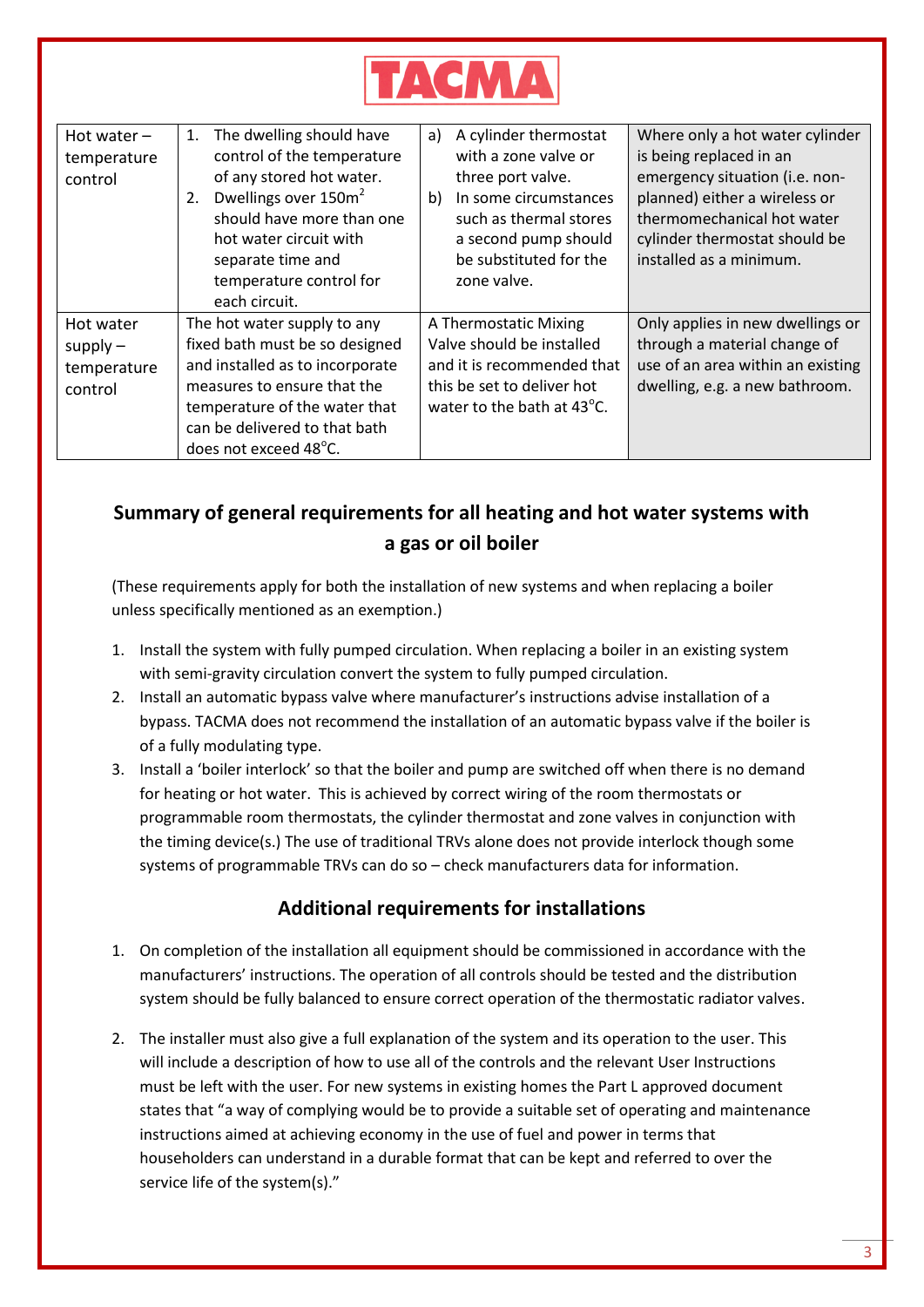

### **Controls upgrades in existing homes**

While upgrades to controls in existing heating systems, other than at times of boiler replacement, are not specifically required under the building regulations it is good practice for all homes to have a set of controls that at least complies with the minimum standards in the Building Regulations – a boiler interlock, room thermostat, programmer, thermostatic radiator valves and a hot water cylinder thermostat. These will ensure that the existing heating system is not operating inefficiently and allow the occupants to make further reductions in their energy costs through behaviour change.

Heating installers should recommend controls upgrades as required to meet these standards when visiting homes for maintenance and repairs. UK Government is committed to reducing energy use in homes and householders should be reminded that 84% of energy use in homes is from heating and hot water.

Wireless controls are a convenient choice for controls upgrades; allowing ease of installation and minimal disruption by taking away the requirement for wiring runs.

<sup>i</sup> Control may be provided by any boiler management system that meets the specified zoning, timing and temperature and boiler interlock control requirements.

1

<sup>ii</sup> One zone must cover the 'living area' and heating zones will often be divided to cover 'living' and 'sleeping' areas, or upstairs and downstairs. There are usually significant opportunities for energy saving by matching zones to the lifestyle of occupants (for example with home offices) and installers should look for opportunities to set up zones beyond the minimum requirements.

III A 2006 report by Nationwide showed that most four-bedroom detached houses fall into this category with the average floor area of such properties being 157 $m^2$  (the average for five-bedroom detached was over 200 $m^2$ .) Older houses can be larger than modern ones, with the average of all pre-war detached homes being over  $150m^2$ .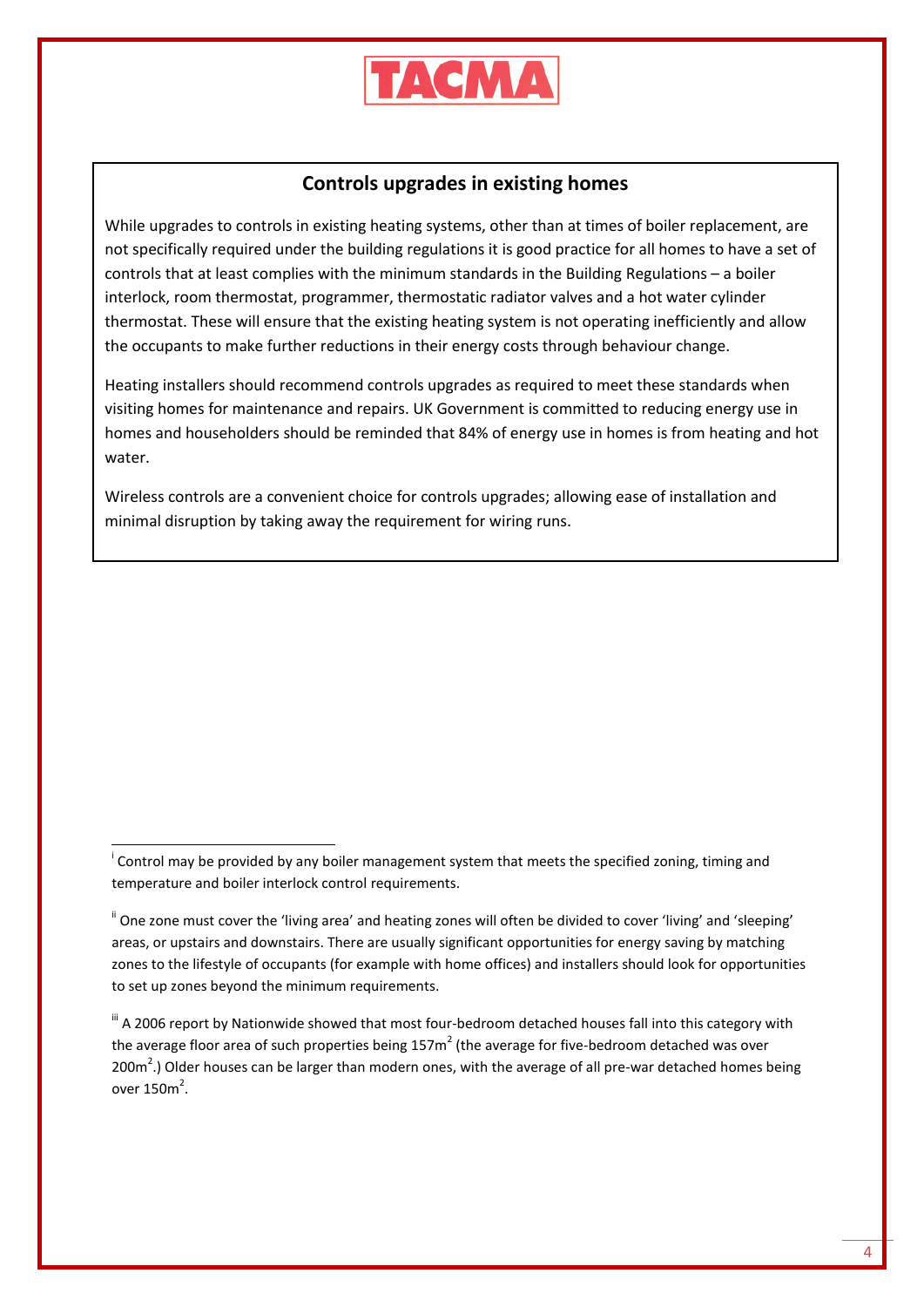

work in existing homes so the simplified example layouts for replacement boilers will meet compliance in such circumstances.